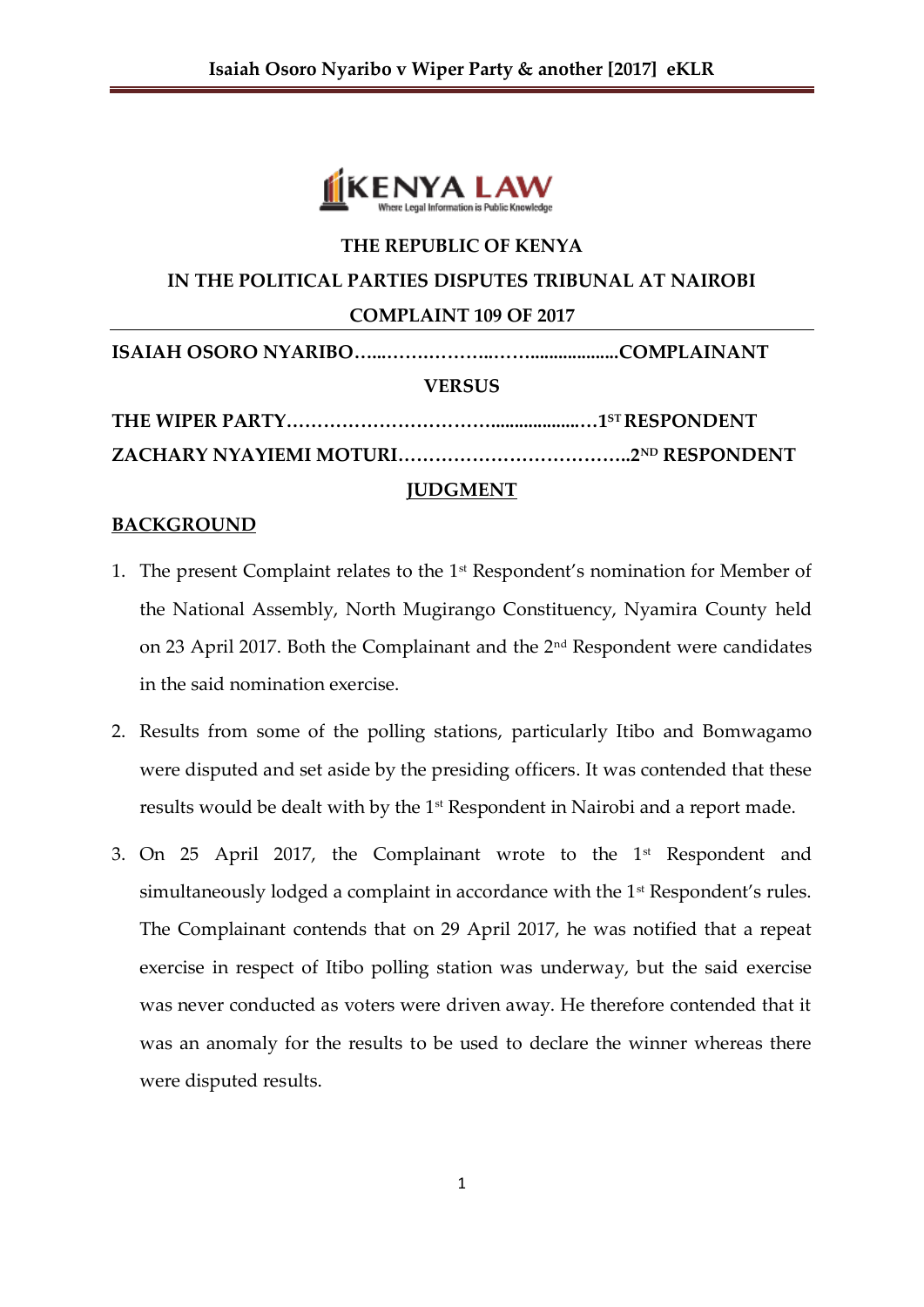- 4. He therefore prayed for a nullification of the results of Itibo polling station, and for a repeat of nominations in that polling station. In the alternative, the Claimant prayed that the 1<sup>st</sup> Respondent be directed to declare the results excluding those of the disputed Itibo polling station results and that the Complainant be declared the winner of the nomination exercise.
- 5. The 2nd Respondent disputed the Claimant's assertion that the nomination exercise was marred with irregularities. It was their contention that the nomination exercise was smooth. He disputed the Claimant's allegations of ballot stuffing and that the results of some polling stations were set aside as alleged by the Complainant. He asserted that he had been declared the winner and that he was not aware of any complaint in respect of the nomination exercise. In support of his assertion that he had been declared winner, he attached a notification of election result stamped 5 May 2017.
- 6. The Claimant swore a further affidavit dated 7 May 2017 attaching results from some polling stations, what he contended were results from Itibo polling station and a copy of his party membership card.
- 7. While the  $1<sup>st</sup>$  Respondent was directed on 7 May 2017, no reply or written submissions were filed. Their reply would have assisted the court in a determination of this matter.

## **ISSUES FOR DETERMINATION**

- 8. From the material on record, we find that the following issues arise for determination:
	- a. Whether the nomination exercise was free and fair;
	- b. Whether the Claimant is entitled to the prayers sought

#### **ANALYSIS**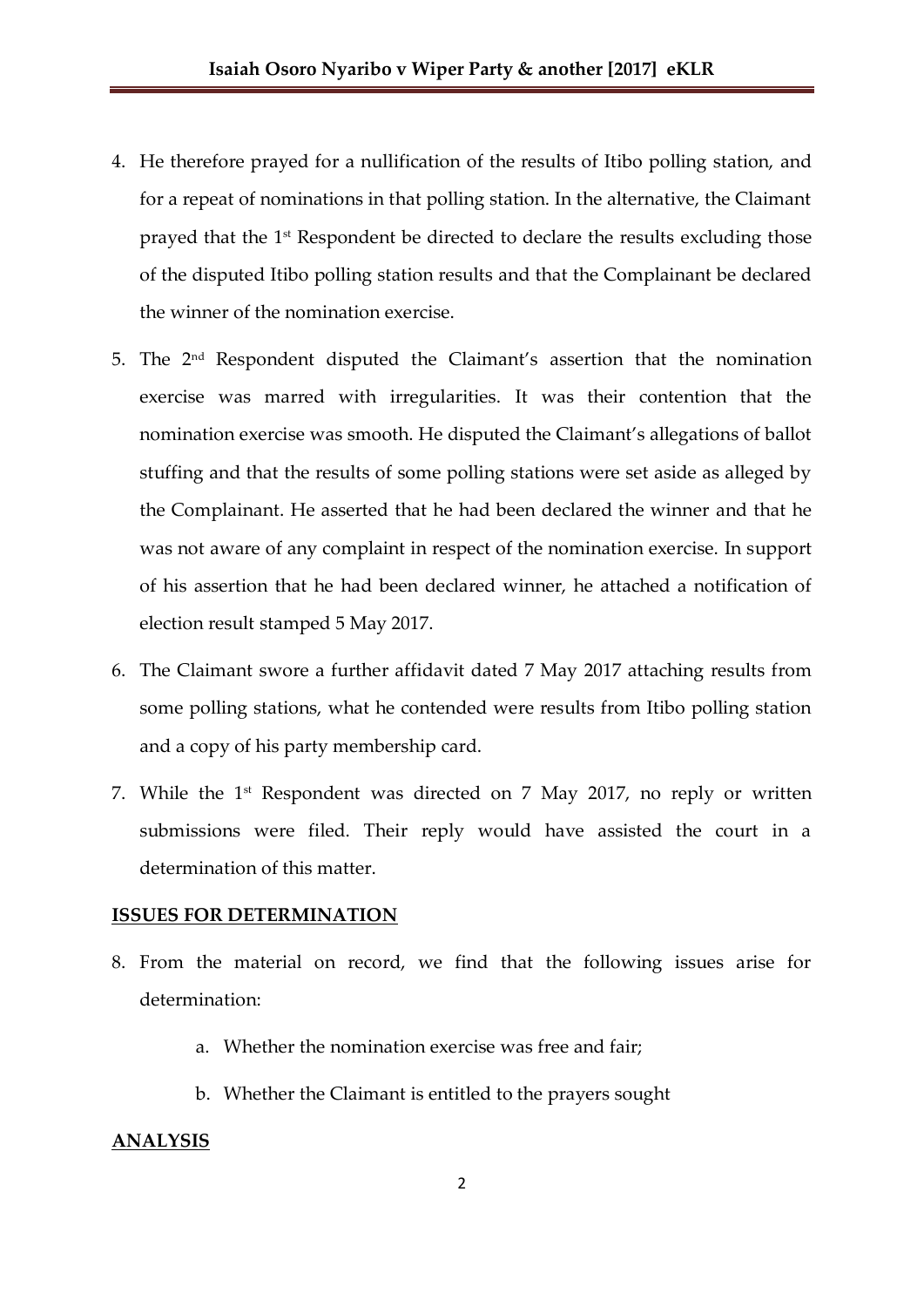## **a. Whether the nomination exercise at Itibo polling station was free and fair**

9. The Claimant contended that the results of the polling exercise at Itibo polling station were disputed and as a result, they ought not to have been included in the determination of the winner. However, other than unofficial results annexed to his further affidavit, he did not call any witnesses to attest to that fact. As asserted by the 2nd Respondent, a police report or the testimony of the presiding officer would have bolstered his allegation in this regard. To overturn an election result, it is not enough to make general claims. Given the public interest nature of electoral disputes, a claimant needs to provide more than generalised allegations to succeed in nullifying an election exercise. Since the same was not adduced, we are not satisfied that the nomination exercise in respect of Itibo polling station was not free and fair.

## **b. Whether the Claimant is entitled to the reliefs sought.**

10. The Claimant's main grievance is in relation to the polling at Itibo. He prayed in the alternative that the results from that polling station be excluded and that on the basis of the remaining results, this Tribunal declare him the winner. The Claimant's submissions in our view do not justify granting the prayers in relation to the nullification and to the exclusion of the disputed stations. Having found that he had not satisfied this Tribunal that his prayers are merited, we find that the Claimant is not entitled to the reliefs sought.

## *Orders*

- 11. Having considered the pleadings and evidence annexed thereto and the submissions by counsel, we are persuaded that the claim is not merited. We are not satisfied that the Claimant has proved his claim on a balance of probabilities. In the circumstances, we order as follows:
	- a. The Amended Statement of Claim dated 8 May 2017 fails.